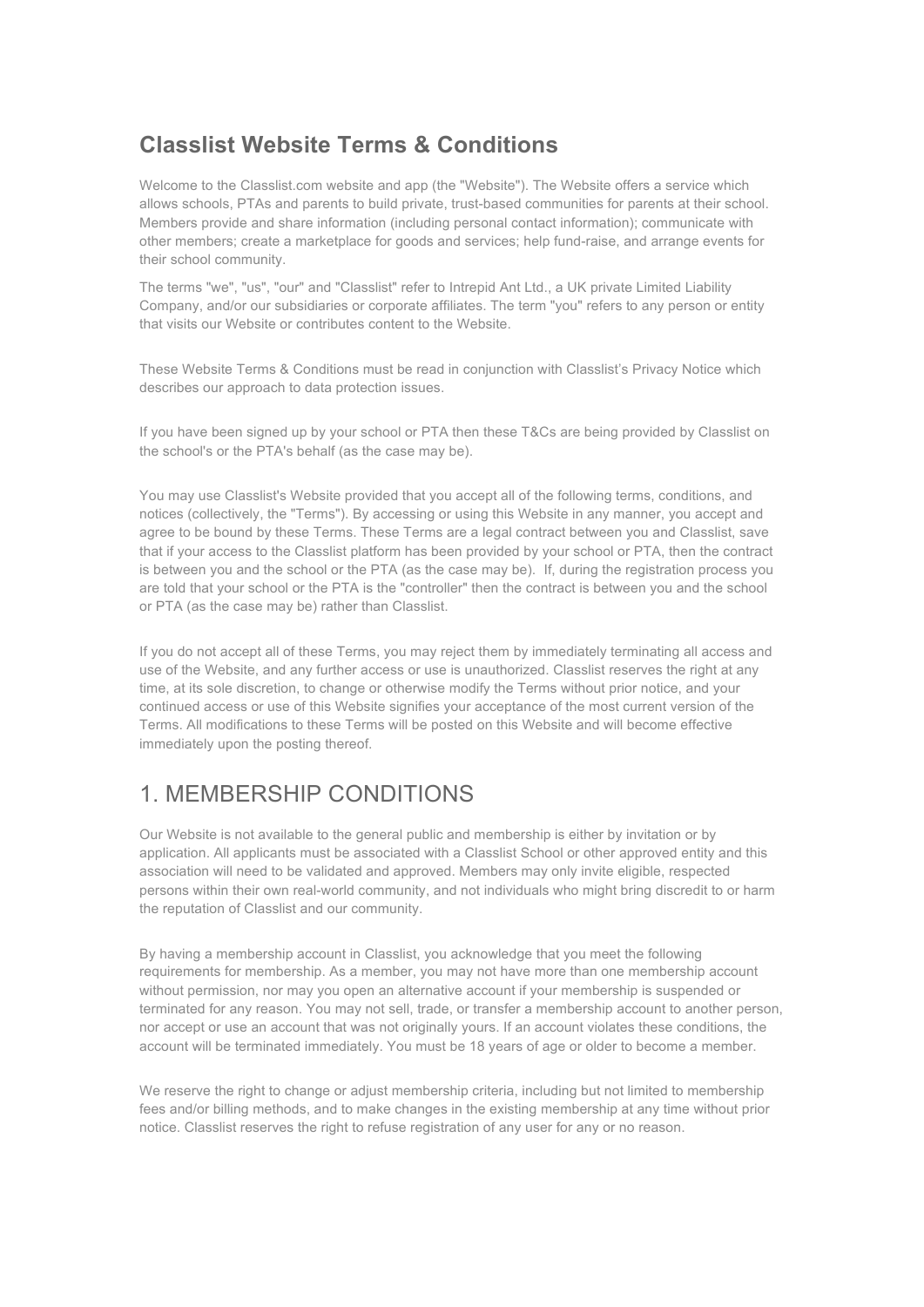## 2. USE OF THE WEBSITE

By using this Website, you warrant that: (i) any information you provide on this Website is true, accurate, current and complete (including your name and other identity and profile details), (ii) you will safeguard your account and access information and will be held responsible for use by anyone other than you, (iii) you are 18 years of age or older, (iv) you have the legal authority to provide Submissions (defined below in Section 6), (v) you are not accessing the Website from an Unauthorized Country or Person as set forth in Section 10 below, (vi) you will not give or share the personal information of other members with anyone who is not a member of your Classlist community, nor allow non-members to use it, and (vii) your reviews will be based upon your first-hand knowledge and experiences with a particular service provider.

Classlist is intended, designed and only to be used by members who are 18 years of age and older. We retain the right at our sole discretion to deny access to anyone to the Website and to the services we offer, at any time and for any reason, including, but not limited to, violation of these Terms.

## 3. PROHIBITED ACTIVITIES

All content and information provided on or contributed to this Website (including, but not limited to, messages, data, information, text, music, sound, photos, graphics, video, maps, icons, software, code or other material), as well as the internal Classlist infrastructure used to provide such content and information, is proprietary to us. You may not modify, copy, distribute, transmit, display, perform, reproduce, publish, license, create derivative works from, transfer, or sell or re-sell any information, software, products, or services obtained from or through this Website. Additionally, you agree not to:

1. use the Classlist name or logo for any purpose, event or promotion without our express consent;

2. use this Website or its contents, including members' contact information, for any commercial purpose or to circulate information about your or any other commercial venture;

3. collect, aggregate, display, sell or distribute any names, personal data or communications about other members;

4. provide any Content that is prohibited as set forth in Section 6 below;

5. access, monitor or copy any content or information of this Website using any robot, spider, scraper or other automated means or any manual process for any purpose without our express written permission;

6. violate the restrictions in any robot exclusion headers on this Website or bypass or circumvent other measures employed to prevent or limit access to this Website including, but not limited to technological restrictions or other security measures;

7. take any action that imposes, or may impose, in our discretion, an unreasonable or disproportionately large load on our infrastructure;

8. deep-link to any portion of this Website for any purpose without our express written permission;

9. "frame", "mirror" or otherwise incorporate any part of this Website into any other website without our prior written authorization;

10. attempt to modify, translate, adapt, edit, decompile, disassemble, or reverse engineer any software programs used by Classlist in connection with the Website or the services; or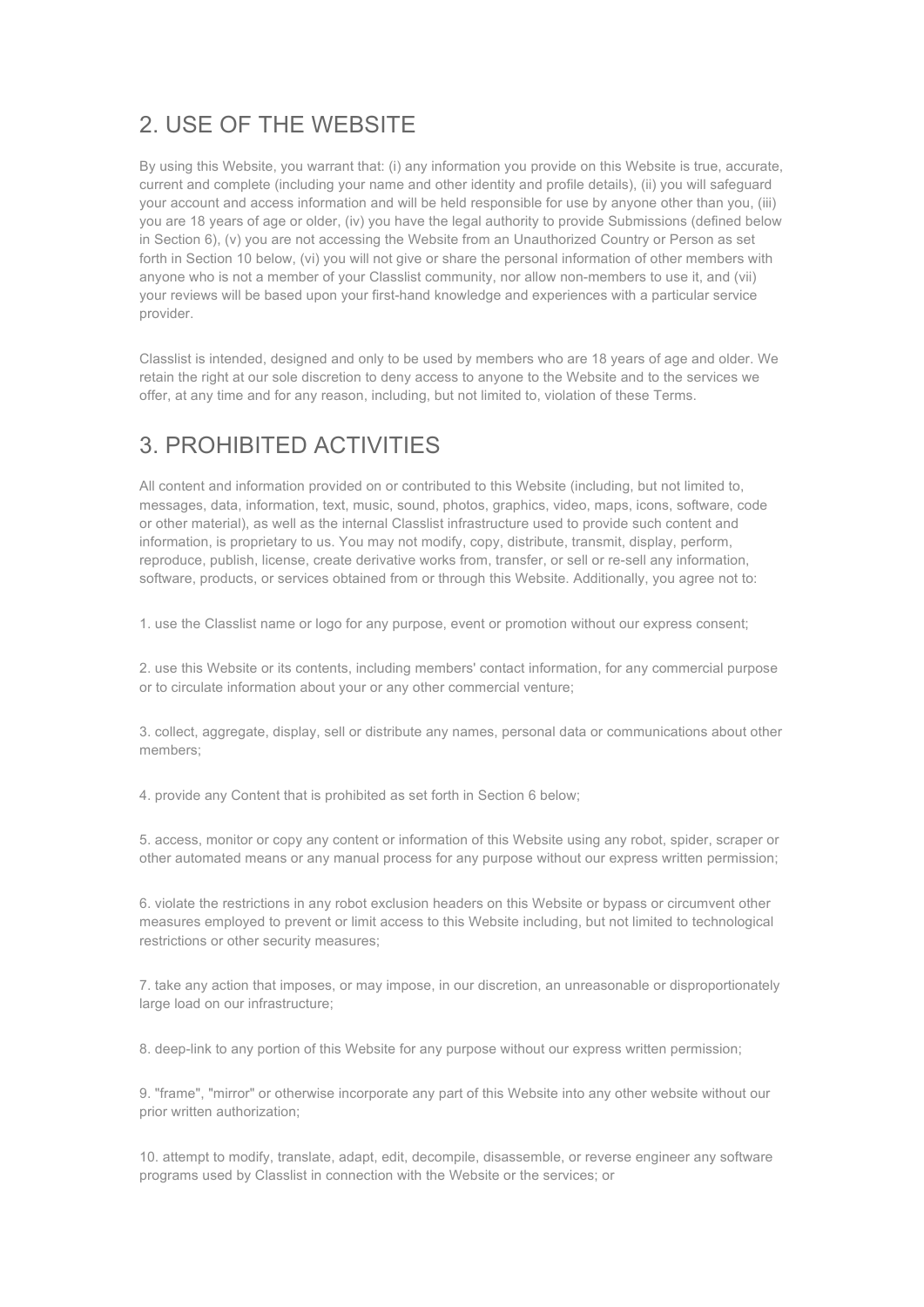11. disclose any personal data contained in this website to unauthorised persons or otherwise use such personal data in contravention of any applicable laws concerning data protection, privacy and marketing.

# 4. MEMBERSHIP RESPONSIBILITIES AND CODE OF **CONDUCT**

Classlist is an online community of member families from many cultures and countries. It is a private Website where members have the expectation of privacy and confidentiality. It offers the opportunity to build a friendly, intimate and secure community where members can obtain support, encouragement, and helpful information...All members deserve respect and support regardless of their choices. Classlist expects you to participate in online community with this in mind. In doing so, we ask that you maintain a considerate and respectful atmosphere. Differing opinions are expected and encouraged; however, disagreements must be handled with courtesy and respect for other members. It is not appropriate to use Classlist to make complaints or allegations about the school or any entities or individuals associated with the school. Many other channels exist for this purpose, and content in breach of these guidelines will be removed from the site.

Classlist does not moderate or pre-filter content. All posts and other submissions are subject to moderation by each site's Ambassador on behalf of the School or the PTA (as the case may be). These moderators reserve the right to delete any post or message for whatever reason. Moderators can also request the removal of any individual's registration and membership at any time and for any reason whatsoever.

#### **Extra obligations if you are a Classlist Ambassador or a Classlist Representative**

Classlist members are generally parents or guardians of children at Classlist schools, or in some cases school administrators. Some members are given special access rights because they assist with the management and administration of the site. If these responsibilities cover a large proportion of school users, these members are called "Classlist Ambassadors". If responsibilities are limited to one or a small number of classes these members are called "Class Representatives" or "Class Reps". Classlist Ambassadors and Class Reps assist with all aspects of the running of the Classlist platform. This is to help ensure the smooth running of the platform, to ensure that users follow the rules, to deal with complaints and concerns and so on. As such Classlist Ambassadors and Class Reps are given extensive access to the information about parents and others on the platform (such as family members). This includes information such as names, contact details, preferences, as well as information that individuals choose to post or make available through Classlist.

If you are a Classlist Ambassador or a Class Rep and the School or the PTA is the controller (please see above for an explanation of what controller means) then you must comply with the rules set out below. You must:

- pay special attention to using personal data responsibly. In this section 4 of the terms and conditions, personal data means any personal data that has been, or is intended to be, added to the Classlist platform;
- ensure you do not pass personal data about or from any member to any person who is not entitled to access it;
- monitor content and act immediately once inappropriate content is brought to your attention, to ensure users abide by the community guidelines and act responsibly;
- only use your access to administer the Classlist platform on behalf of the school or the PTA (whichever is the controller) and not for any other purpose;
- ensure that you keep personal data secure at all times and do not transfer any personal data out of the Classlist platform;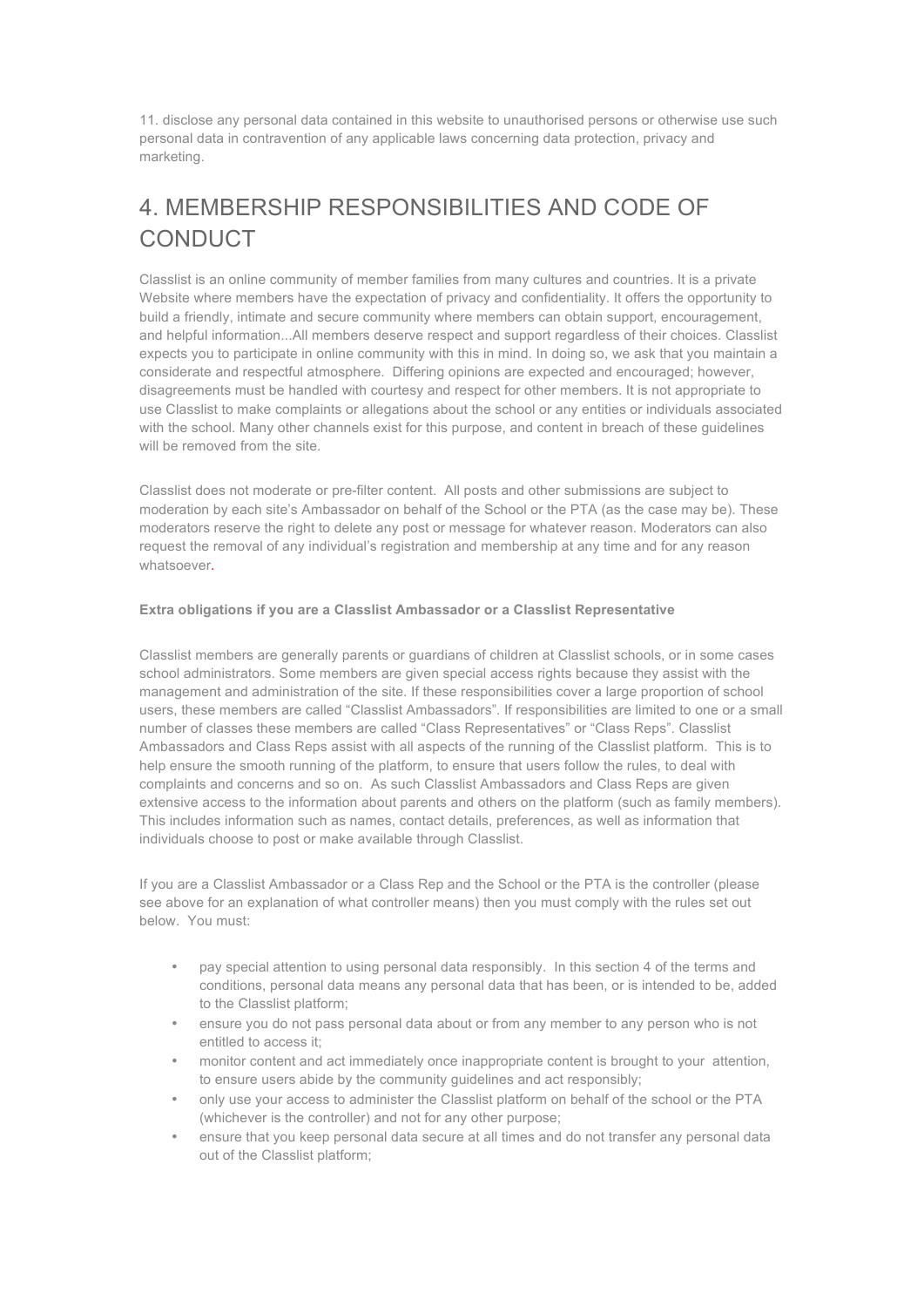- process personal data only on the written instructions of the controller (ie, the school or the PTA as the case may be) unless you have a legal obligation to process personal data in a different way. If you are subject to such a legal obligation you must tell the controller immediately unless you are prevented from doing so for legal reasons. For the avoidance of doubt, these terms and conditions count as written instructions for the purpose of this bullet point;
- ensure that you have in place appropriate technical and organisational measures to protect against unauthorised or unlawful processing of personal data and against accidental loss or destruction of, or damage to, personal data to the standard required by data protection law. As part of this you must take all measures required by article 32 of the General Data Protection Regulation. For more information on what this means in practice, please speak to the controller but these requirements will include, for example, a requirement that the computer you use to access Classlist is secure, that the software on it is up-to-date and that the computer has appropriate firewall and anti-virus;
- keep personal data confidential, ensure that no one else, views, uses, accesses, or downloads, the personal data that you have access to through the Classlist platform, unless the controller has authorised this in writing;
- not transfer any Personal Data outside of the European Economic Area (EEA). Please speak to the controller if you are unsure what this means in practice (for example, if you want to access Classlist when on holiday);
- assist the controller in responding to any request from an individual and help the controller comply with its obligations under the data protection law with respect to security, breach notifications, impact assessments and consultations with ICO or other regulators.
- notify the controller without undue delay on becoming aware of a personal data breach. A personal data breach means a breach of security leading to the accidental or unlawful destruction, loss, alteration, unauthorised disclosure of, or access to, personal data transmitted, stored or otherwise processed;
- at the written direction of the controller, delete or return any personal data and copies thereof to the controller on termination of your access to the Classlist platform (or at any other time as notified to you by the controller) unless you have a legal obligation to keep hold of it. However, in practice we do not consider this clause would be relevant because you are not allowed to remove personal data from the Classlist platform in any event (please see the fifth bullet point above); and
- make available to the controller all information necessary to demonstrate compliance with the obligations laid down in this section 4 of the terms and conditions and allow for audits by or on behalf of the Controller.

**If the controller is the school and you also work with the PTA, then you must ensure that you do not use Classlist for PTA purposes. You must not, for example, share any personal data with the PTA or use what you have learnt as part of your role as a Classlist Ambassador or Class Rep for PTA purposes. You must only use your access for the purposes of administering the Classlist platform on behalf of the school, as described in this section 4.** 

Your access to the Classlist platform as a Classlist Ambassador or Class Rep will only last for as long as this is authorised by the controller (ie, the School or the PTA as the case may be). The controller may withdraw such access at any time, and following such withdrawal you must cease all processing of the personal data that you have had access to as a Classlist Ambassador or Class Rep.

## 5. PRIVACY NOTICE

These Terms & Conditions must be read in conjunction with Classlist's Privacy Notice, which also covers our Cookie policy. On matters relating to data protection Classlist's Privacy Notice takes precedence over these Terms & Conditions.

Before registering, you must make sure you have complied with the requirements of paragraph 7.3 of the privacy notice. You must also comply with paragraph 7.4 of the privacy notice.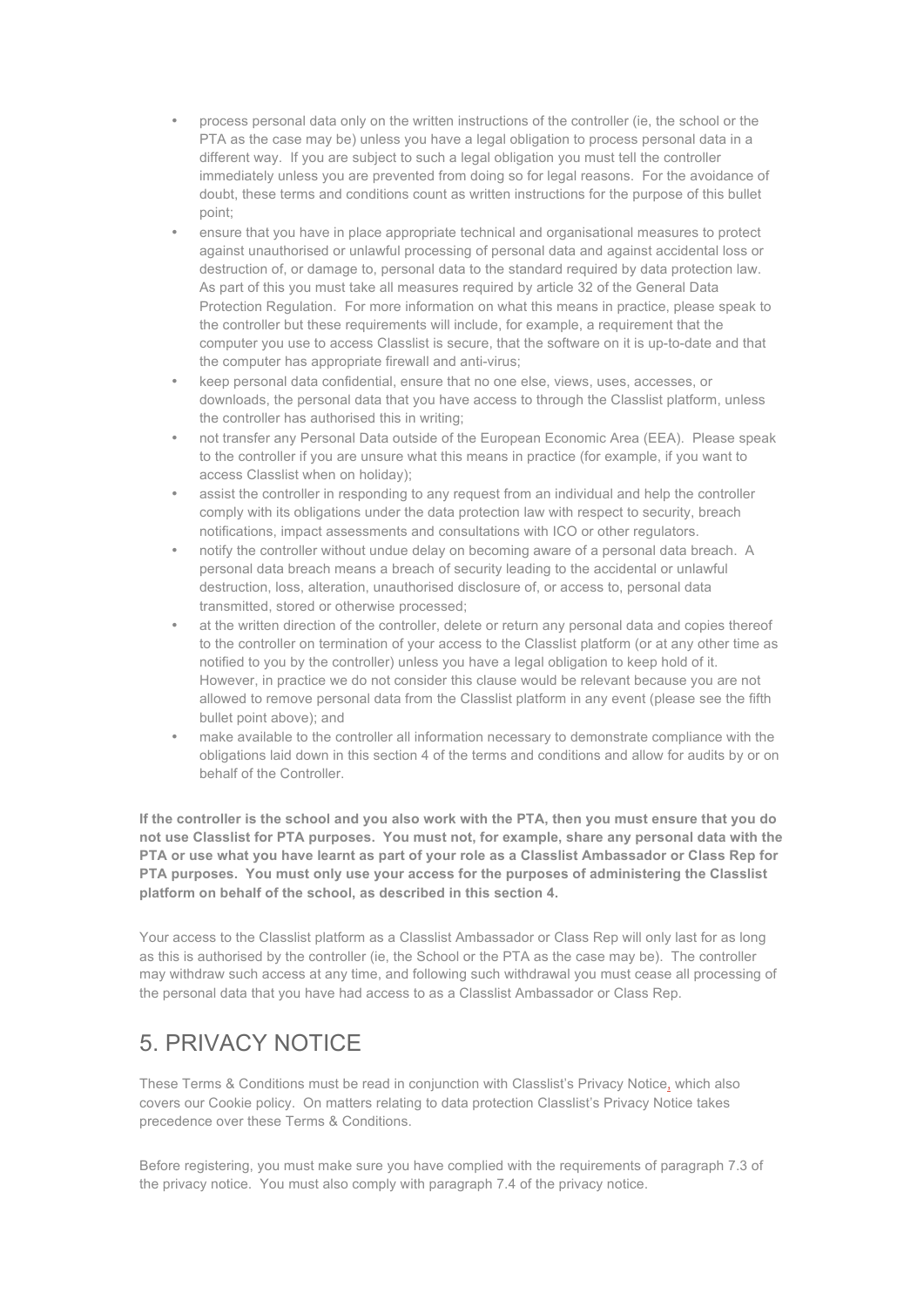# 6. COMMENTS, REVIEWS, AND USE OF OTHER INTERACTIVE AREAS

By submitting content to this Website by electronic mail, postings on this Website or otherwise, including any product or service reviews, questions, comments, suggestions, ideas or the like contained in any submissions (collectively, "Submissions"), you grant Classlist and its affiliates a nonexclusive, worldwide, royalty-free, perpetual, transferable, irrevocable and fully sub-licensable right to (a) use, reproduce, modify, adapt, translate, distribute, publish, create derivative works from and publicly display and perform such Submissions throughout the world in any media, now known or hereafter devised; and (b) use the name that you submit in connection with such Submission. You acknowledge that Classlist may choose to provide attribution of your comments or reviews at our discretion. You further grant Classlist the right to pursue at law any person or entity that violates your or Classlist's rights in the Submissions by a breach of these Terms. You acknowledge and agree that Submissions are nonconfidential in nature.

The Website may contain discussions, bulletin boards, review services or other forums in which you or third parties may post reviews of personal experiences or other content, messages, materials or other items on the Website ("Interactive Areas"). If Classlist provides such Interactive Areas, you are solely responsible for your use of such Interactive Areas and use them at your own risk. By using any Interactive Areas, you expressly agree not to post, upload to, transmit, distribute, store, create or otherwise publish through the Website any of the following:

1. Any message, data, information, text, music, sound, photos, graphics, code or any other material ("Content") that is unlawful, libellous, defamatory, obscene, pornographic, indecent, lewd, suggestive, harassing, threatening, invasive of privacy or publicity rights, abusive, inflammatory, fraudulent or otherwise objectionable;

2. Content that would constitute, encourage or provide instructions for a criminal offence, violate the rights of any party, or that would otherwise create liability or violate any local, state, national or international law, including, without limitation, the regulations of the United Kingdom, U.S. Securities and Exchange Commission (SEC) or any rules of a securities exchange such as the New York Stock Exchange (NYSE), the American Stock Exchange or the NASDAQ;

3. Content that may infringe any patent, trademark, trade secret, copyright or other intellectual or proprietary right of any party;

4. Content that impersonates any person or entity or otherwise misrepresents your affiliation with a person or entity, including Classlist;

5. Unsolicited promotions, political campaigning, advertising, contests, raffles, or solicitations;

6. Private information of any third party, including, without limitation, surname (family name) addresses, phone numbers, email addresses, Social Security numbers and credit card numbers;

7. Viruses, corrupted data or other harmful, disruptive or destructive files;

8. Content that the member is not legally authorized to provide such as medical information about a third person;

9. Content that is unrelated to the topic of the Interactive Area(s) in which such Content is posted; or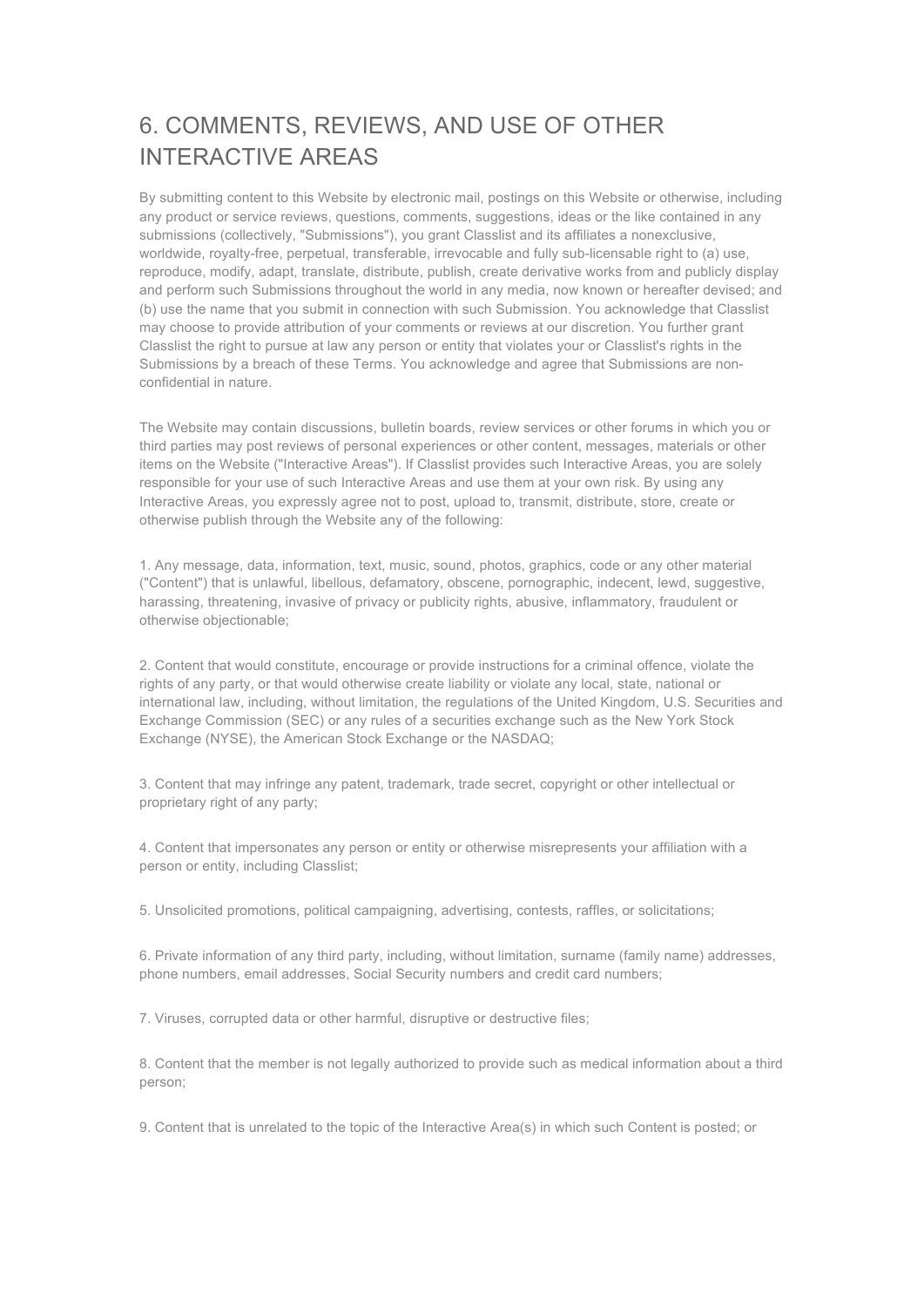10. Content or links to content that, in the judgment of Classlist, your school or PTA, (a) violates the previous subsections herein, (b) is objectionable, (c) which restricts or inhibits any other person from using or enjoying the Interactive Areas or the Website, or (d) which may expose Classlist or its affiliates or its users to any harm or liability of any type.

11. Classlist takes no responsibility and assumes no liability for any Content posted, stored or uploaded by you or any third party, or for any loss or damage thereto, nor is Classlist liable for any mistakes, defamation, slander, libel, omissions, falsehoods, obscenity, pornography or profanity you may encounter. As a provider of interactive services, Classlist is not liable for any statements, representations or Content provided by its users in any public forum, personal home page or other Interactive Area. Although Classlist has no obligation to screen, edit or monitor any of the Content posted to or distributed through any Interactive Area, Classlist reserves the right, and, as between you and Classlist has absolute discretion, to remove, screen or edit without notice any Content posted or stored on the Website at any time and for any reason, and you are solely responsible for creating backup copies of and replacing any Content you post or store on the Website at your sole cost and expense.

12. With respect to any and all Content you provide on the Website, you hereby waive the exercising of all moral rights to the fullest extent, including but not limited to any derivative works of or upgrades or updates thereto. You forever release Classlist, and its licensees, successors and assigns, from any claims that you could otherwise assert against Classlist by virtue of any such moral rights.

13. Any use of the Interactive Areas or other portions of the Website in violation of the foregoing violates these Terms and may result in, among other things, termination or suspension of your rights to use the Interactive Areas and/or the Website. In order to cooperate with legitimate governmental requests, subpoenas or court orders, to protect Classlist's systems and customers, or to ensure the integrity and operation of Classlist's business and systems, Classlist may access and disclose any information it considers necessary or appropriate, including, without limitation, user profile information (i.e. name, email address, etc.), IP addressing and traffic information, usage history, and posted Content. In this section alone, Classlist's right to disclose any such information shall take precedence over any terms of Classlist's Privacy Policy, subject to data protection law.

14. Classlist is not a party to, has no involvement in, and makes no representations or warranties as to, and bears no responsibility or liability with respect to any communications, transactions, agreements, interactions, disputes or any relations whatsoever between you and any other user, person, service provider or organization ("your interaction with others"). You must conduct all necessary, prudent or judicious investigation, inquiry, research or due diligence with respect to your interactions with others.

15. Where you use any of the Interactive Areas or other parts of the website for buying, selling, trading or fund-raising activities, you agree to comply with all applicable laws concerning data protection, privacy and marketing.

#### 7. LIABILITY DISCLAIMER

The information, software, products, and services published on this Website may include inaccuracies or errors. Classlist does not guarantee the accuracy of, and disclaim all liability for any errors or other inaccuracies relating to the information and description of the products and services displayed on this Website (including, without limitation, the pricing, photographs, general product descriptions, etc.).

Classlist makes no representations about the suitability of the information, software, products, and services contained on this Website for any purpose, and the inclusion or offering of any products or services on this Website does not constitute any endorsement or recommendation of such products or services by Classlist. All such information, software, products, and services are provided on an "as is" and "as available" basis without warranty of any kind. You acknowledge that the operation of and access to our Website may be interfered with as a result of technical issues or other factors outside of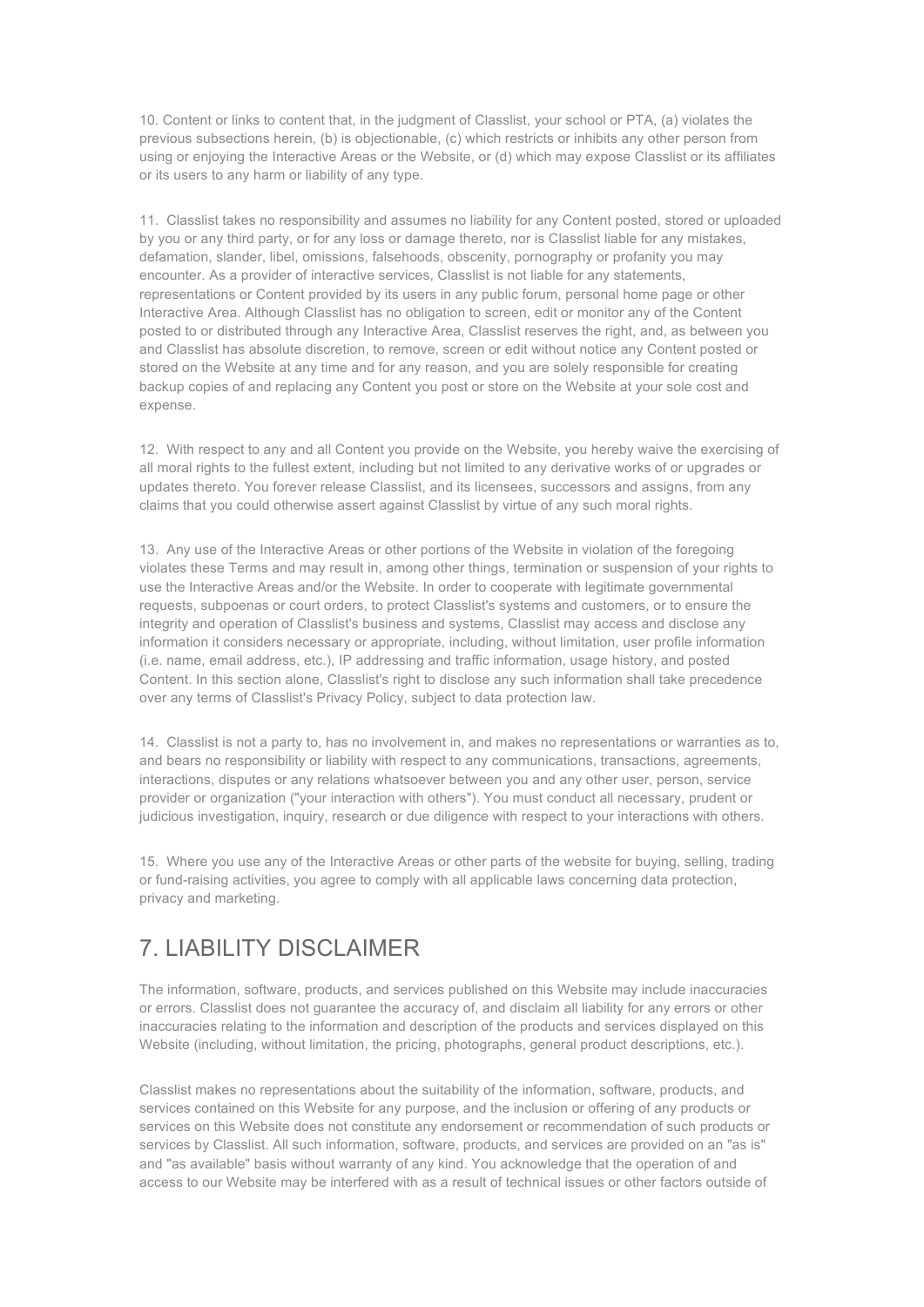our control. Classlist disclaims all warranties and conditions that this Website, its servers or any email sent from Classlist are free of viruses or other harmful components. In addition, Classlist hereby disclaims all warranties and conditions with regard to this information, software, products, and services, including all express or implied warranties, terms and conditions including, but not limited to the implied warranties of merchantability, fitness for a particular purpose, title, and non-infringement.

In no event shall Classlist (its officers, directors and affiliates) be liable for any direct, indirect, punitive, incidental, special, or consequential damages (including, but not limited to, loss of money, goodwill or reputation, profits or other intangible losses) arising out of, or in any way connected with, your access to, display of or use of this Website or with the delay or inability to access, display or use of this Website (including, but not limited to, your reliance upon opinions appearing on this web site; any computer viruses, information, software, linked sites, products, and services obtained through this Website; or otherwise arising out of the access to, display of or use of this website) whether based on a theory of negligence, contract, tort, strict liability, or otherwise, and even if Classlist has been advised of the possibility of such damages.

The limitation of liability reflects the allocation of risk between you and Classlist. The limitations specified in this section will survive and apply even if any limited remedy specified in these Terms is found to have failed of its essential purpose. The limitations of liability provided in these Terms inure to the benefit of Classlist.

#### 8. INDEMNIFICATION

You agree to defend and indemnify Classlist (and its affiliates and subsidiaries, and its or their respective officers, directors, employees and agents) from and against any claims, causes of action, demands, recoveries, losses, damages, fines, penalties or other costs or expenses of any kind or nature including but not limited to reasonable legal and accounting fees, brought by third parties as a result of:

- 1. your breach of these Terms or the terms or documents referenced herein;
- 2. your interaction with others;
- 3. your violation of any law or the rights of a third party; or
- 4. your use of this Website.

#### 9. LINKS TO THIRD-PARTY SITES

This Website may contain hyperlinks to websites operated by parties other than Classlist. Such hyperlinks are provided for your reference only. We do not control such websites and are not responsible for their content or the privacy or other practices of such websites. Further, it is up to you to take precautions to ensure that whatever links you select or software you download (whether from this Website or other websites) is free of such items as viruses, worms, Trojan horses, defects and other items of a destructive nature. Our inclusion of hyperlinks to such websites does not imply any endorsement of the material on such websites or any association with their operators. In some cases you may be asked by a third party site to link your profile on Classlist to a profile on another third party site. Choosing to do so is purely optional, and the decision to allow this information to be linked can be disabled (with the third party site) at any time.

#### 10. SOFTWARE AVAILABLE ON THIS WEBSITE

Unless otherwise specified, the materials on Classlist are presented solely to provide information regarding and to promote Classlist's services, websites, partners and other products available in the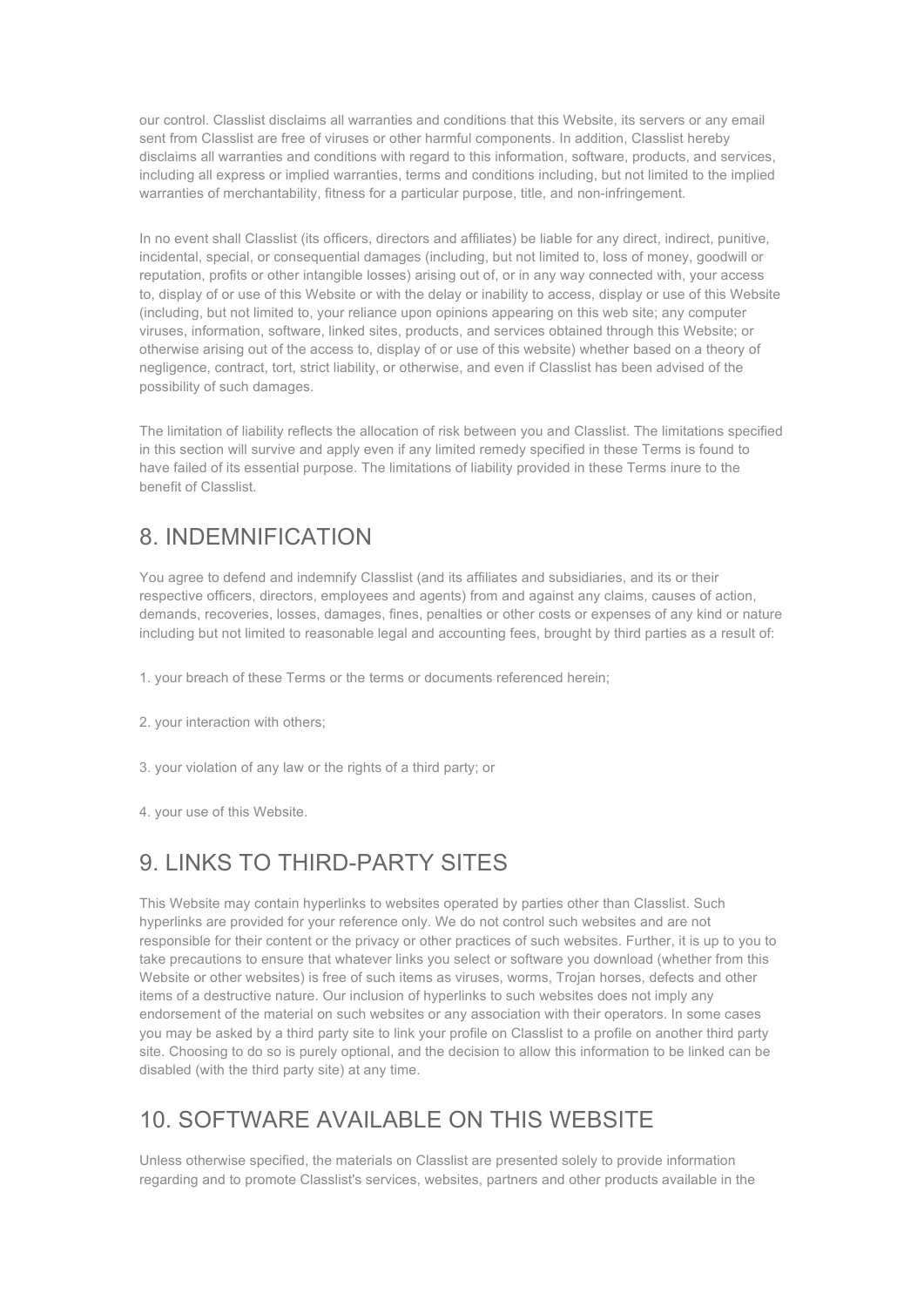United Kingdom, its territories, possessions and protectorates. The Website is controlled and operated by Classlist from its offices in the United Kingdom. Those who access the Classlist website from outside the United Kingdom are responsible for compliance with local laws, if and to the extent that local laws are applicable. Software from the Website is further subject to United Kingdom export controls. No software from the Website may be downloaded or otherwise exported or re-exported (a) into (or to a national or resident of) Cuba, Iraq, Libya, North Korea, Iran, Sudan, Syria, or any other country to which the U.K. has embargoed goods, or (b) to anyone on the U.K. or U.S. Treasury Department list of Specially Designated Nationals or the U.S. Commerce Department's Table of Deny Orders. By using the Classlist Website, you represent and warrant that you are not located in, under the control of, or a national or resident of any such country or on any such list ("Unauthorized Country or Person").

Any software that is made available to download from the Classlist websites ("Software") is the copyrighted work of Classlist, or Classlist Affiliates, or other third party software as identified. Your use of such Software is governed by the terms of the end user license agreement, if any, which accompanies, or is included with, the Software ("License Agreement"). You may not install or use any Software that is accompanied by or includes a License Agreement unless you first agree to the License Agreement terms. For any Software made available for download on this Website not accompanied by a License Agreement, we hereby grant to you, the user, a limited, personal, non-transferable license to use the Software for viewing and otherwise using this Website in accordance with these Terms and conditions and for no other purpose.

Please note that all Software, including, without limitation, all HTML, XML, Java code and Active X controls contained on this Website, is owned by Classlist, and/or its affiliates, and is protected by copyright laws and international treaty provisions. Any reproduction or redistribution of the Software is expressly prohibited, and may result in severe civil and criminal penalties. Violators will be prosecuted to the maximum extent possible.

Without limiting the foregoing, copying or reproduction of the software to any other server or location for further reproduction or redistribution is expressly prohibited. The software is warranted, if at all, only according to the terms of the license agreement.

## 11. CURRENCY CONVERTER

Currency rates are based on various publicly available sources and should be used as guidelines only. Rates are not verified as accurate, and actual rates may vary. Currency quotes may not be updated on a daily basis. The information supplied by this application is believed to be accurate, but Classlist, and/or its subsidiaries or affiliates do not warrant or guarantee such accuracy. When using this information for any financial purpose, we advise you to consult a qualified professional to verify the accuracy of the currency rates. We do not authorize the use of this information for any purpose other than your personal use and you are expressly prohibited from the resale, redistribution, and use of this information for commercial purposes.

## 12. COPYRIGHT AND TRADEMARK NOTICES

All contents of this Website are: ©2015 Classlist. All rights reserved. Classlist is not responsible for content on websites operated by parties other than Classlist. Classlist, the logo and all other product or service names or slogans displayed on the Site are registered and/or common law trademarks of Classlist, Intrepid Ant Ltd and/or its suppliers or licensors, and may not be copied, imitated or used, in whole or in part, without the prior written permission of Classlist or the applicable trademark holder. In addition, the look and feel of the Website, including all page headers, custom graphics, button icons and scripts, is the service mark, trademark and/or trade dress of Classlist and may not be copied, imitated or used, in whole or in part, without the prior written permission of Classlist. All other trademarks, registered trademarks, product names and company names or logos mentioned in the Website are the property of their respective owners. Reference to any products, services, processes or other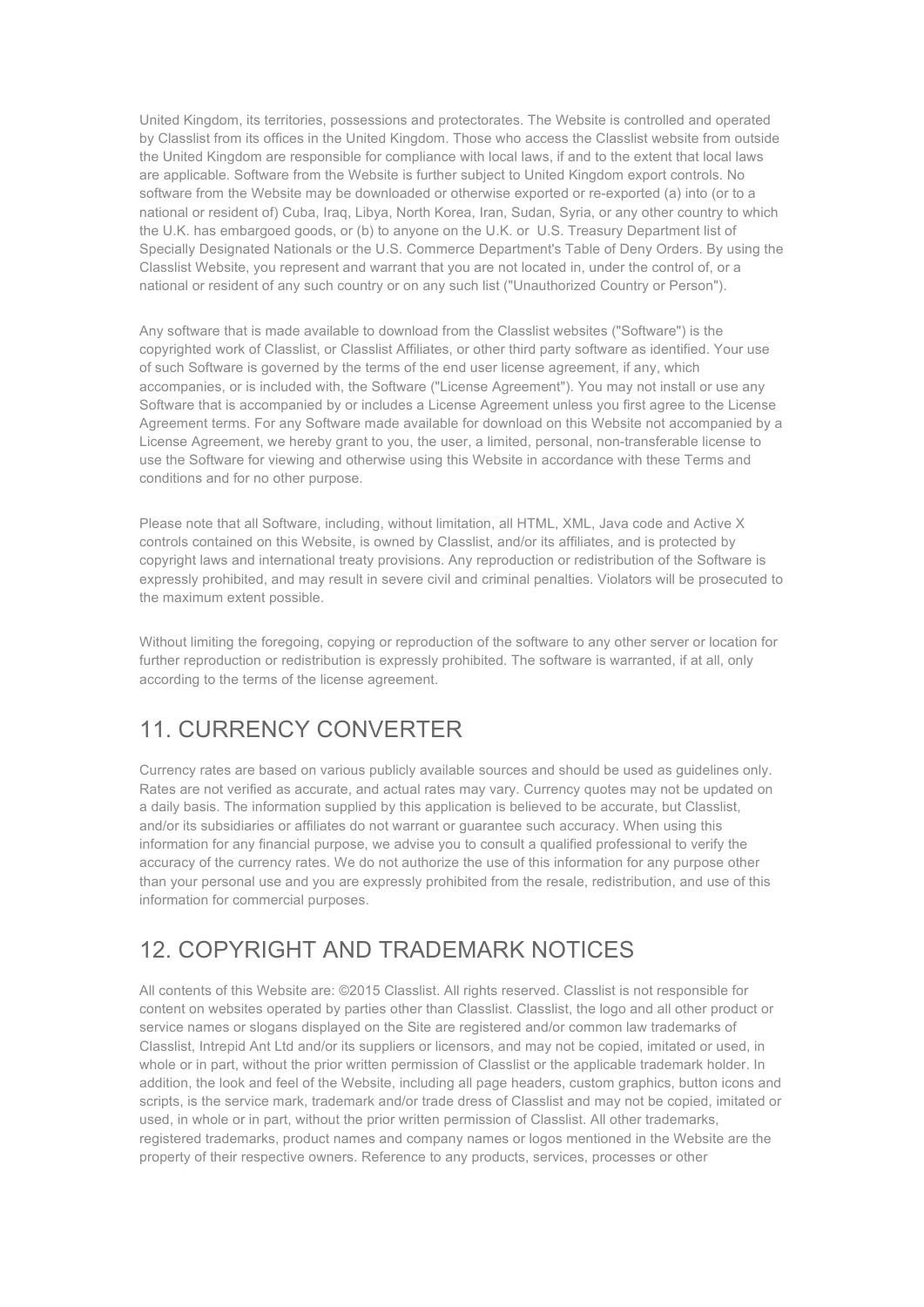information, by trade name, trademark, manufacturer, supplier or otherwise does not constitute or imply endorsement, sponsorship or recommendation thereof by Classlist.

Other logos and product and company names mentioned herein may be the trademarks of their respective owners.

### 13. NOTIFICATION OF CLAIMS OF INFRINGEMENT

If you believe that your work has been copied in a way that constitutes copyright infringement or that your intellectual property rights (including trademark rights) have been otherwise violated, please follow the directions for written notice at: DRMA, USA and Intellectual Property Office, U.K.

## 14. GENERAL

These Terms are governed by the laws of the United Kingdom, excluding provisions of the United Nations Convention on Contracts for the International Sale of Goods, and without regard to conflict or choice of law principles of the venue where any action is brought, where the violation occurred, where you may be located or any other jurisdiction. You hereby consent to the exclusive jurisdiction and venue of the state or federal courts located in United Kingdom, UK, and stipulate to the fairness and convenience of proceedings in such courts for all disputes arising out of or relating to the use of this Website. You agree that all claims you may have against Classlist arising from or relating to the Website must be heard and resolved in a court of competent subject matter jurisdiction located in the within United Kingdom. Use of this Website is unauthorised in any jurisdiction that does not give effect to all provisions of these Terms, including, without limitation, this paragraph.

You agree that no joint venture, agency, partnership, or employment relationship exists between you and Classlist as a result of these Terms or use of this Website.

Our performance under these Terms is subject to existing laws and legal process, and nothing contained in these Terms limits our right to comply with law enforcement or other governmental or legal requests or requirements relating to your use of this Website or information provided to or gathered by us with respect to such use. To the extent allowed by applicable law, regardless of any statute or law to the contrary, you must file any claim or cause of action arising from or relating to your access or use of this Website within one (1) year from the date on which such claim or action arose or accrued or be forever barred.

If any part of these Terms is determined to be invalid or unenforceable pursuant to applicable law including, but not limited to, the warranty disclaimers and liability limitations set forth above, then the invalid or unenforceable provision will be deemed superseded by a valid, enforceable provision that most closely matches the intent of the original provision and the remaining provisions in these Terms shall continue in effect.

These Terms constitute the entire agreement between you and Classlist with respect to this Website and it supersedes all prior or contemporaneous communications and proposals, whether electronic, oral, or written, between you and Classlist with respect to this Website. A printed version of these Terms and of any notice given in electronic form shall be admissible in judicial or administrative proceedings based upon or relating to these Terms to the same extent and subject to the same conditions as other business documents and records originally generated and maintained in printed form.

Fictitious names of companies, products, people, characters, and/or data mentioned on this Website are not intended to represent any real individual, company, product, or event.

Any rights not expressly granted herein are reserved.